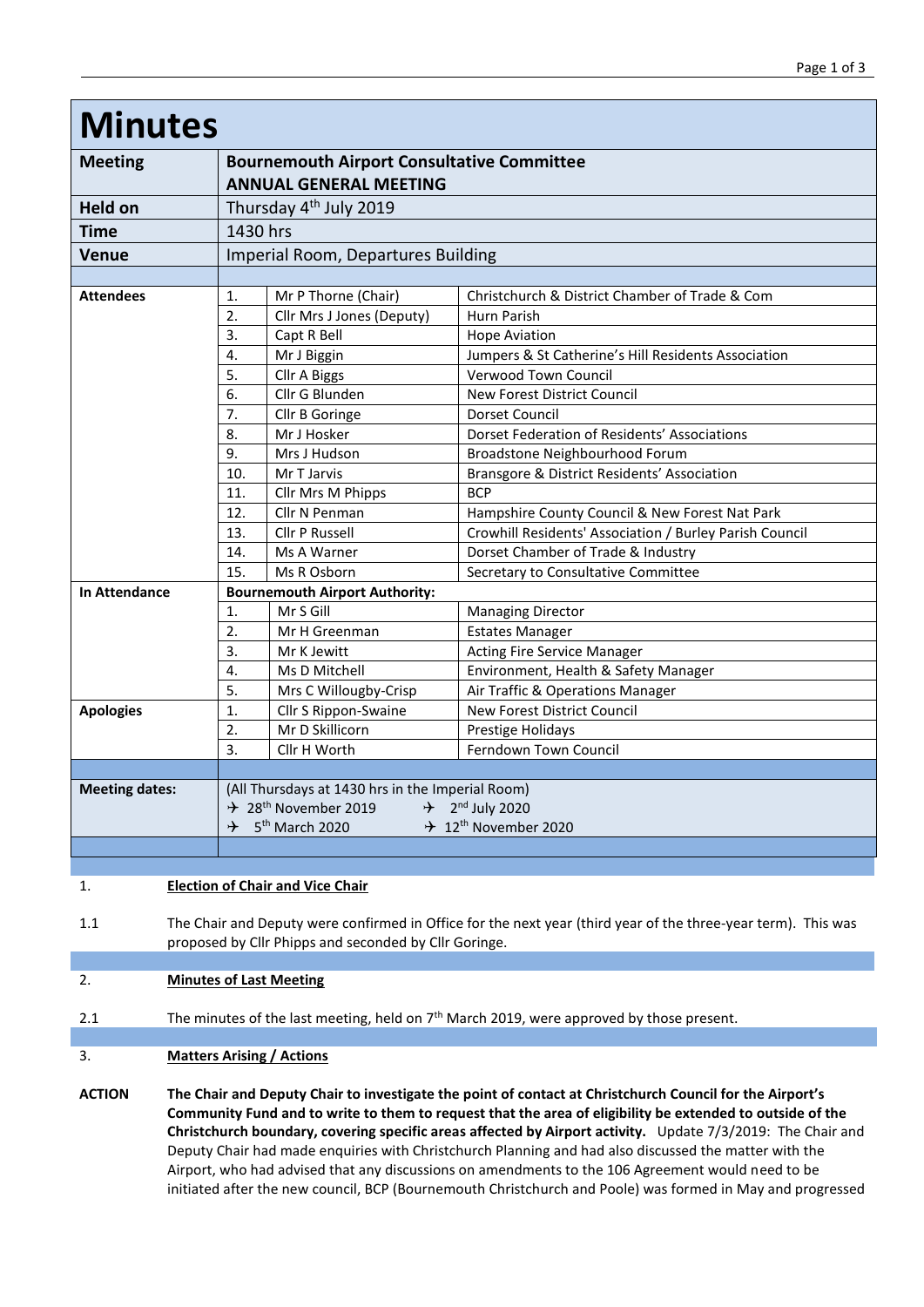by the Airport, which would support potential changes to include areas affected. Update 4/7/2019: The Airport advised that BCP had not yet advised who would be their Representatives on the Community Fund Forum, therefore, the matter was ongoing. **CONGOING CONGOING** 

#### 4. **Airport Business Update**

- 4.1 Mr Gill gave Members a brief on business performance. Passenger forecast for this year was currently circa 800,000 compared to 690,000 last year and he was pleased to report that the Airport was on track at present. This included three new TUI routes (Crete, Kefalonia and Antalya) and the new Ryanair routes to Paphos and Dublin. For next year, TUI had generally retained this year's programme, with an added Zakynthos. Ryanair were yet to put next summer on sale, however, this year was selling well. Loganair's Jersey and Guernsey routes were falling a little behind on passenger load factors, however, Loganair remained committed to making their presence work here at Bournemouth and were actively promoting the routes.
- 4.2 The Ground Handling operation had been brought in-house from the 1<sup>st</sup> April and staff had been TUPE'd over accordingly and equipment purchased. This meant that almost every part of the passenger journey was being managed in-house. Good feedback had been received from the airlines following the change.
- 4.3 Signature, the Executive Jet Handling Service, would be taken in-house from the 1<sup>st</sup> August and a new XLR brand created at Bournemouth. The XLR brand was part of the Rigby Group and was a very high-quality operation providing excellent customer service. It would be located on the old Flying Club site.
- 4.4 The Premier Lounge in Departures had been delayed whilst details were finalised to provide the best facility in the right location.
- 4.5 The History Wall had been subject to the bad weather and had blown down recently. This would be back in place as soon as possible.
- 4.6 Car park works were ongoing to create an additional 200 spaces, primarily to be used by Bournemouth Airport staff to free up car parking for passengers. A "Park & Ride" was being considered. Members would be kept updated. A Member asked where the drop-off would be for the potential Park & Ride and Mr Gill replied that this would be on Airport-owned land adjacent to the Terminal area.
- 4.7 Mr Gill advised that Customer Service was high on the priority list and a training programme had been rolled out to staff across the whole operation.
- 4.8 As reported at the last meeting, the Volunteer Airport Ambassadors initiative was being developed and would now be progressed, as the process to bring in- house Ground Handling seasonal recruitment had both been completed.
- 4.9 Discussion took place around based commercial aircraft at Bournemouth and Mr Gill stressed that it was not so important to have based aircraft, as it was to have serviced connections to destinations. An expansion of the Bournemouth Airport network (based or non-based) was the simple target.
- 4.10 A Member stated that people were asking if Stephen Bath Travel intended to operate any further trips this year, as the Venice trip was so popular. Mr Gill replied that he believed that Stephen Bath was actively investigating the opportunity.

#### 5. **Corporate & Social Responsibility**

#### 5.1 **Community Fund**

There had been 3 applications submitted since the last meeting. The Airport was still awaiting confirmation from BCP as to the new Council representatives on the Community Fund Committee, therefore, no meeting has been held as of yet. Total money allocated so far: £109,082. Money available: £10,917.

### 5.2 **Habitat Management**

Having discussed with the Council, who manage the land, two dates had been arranged for those Member who wished to visit the site, Wednesday  $7<sup>th</sup>$  or Friday 9<sup>th</sup> August. Members were asked to sign the sheet provided.